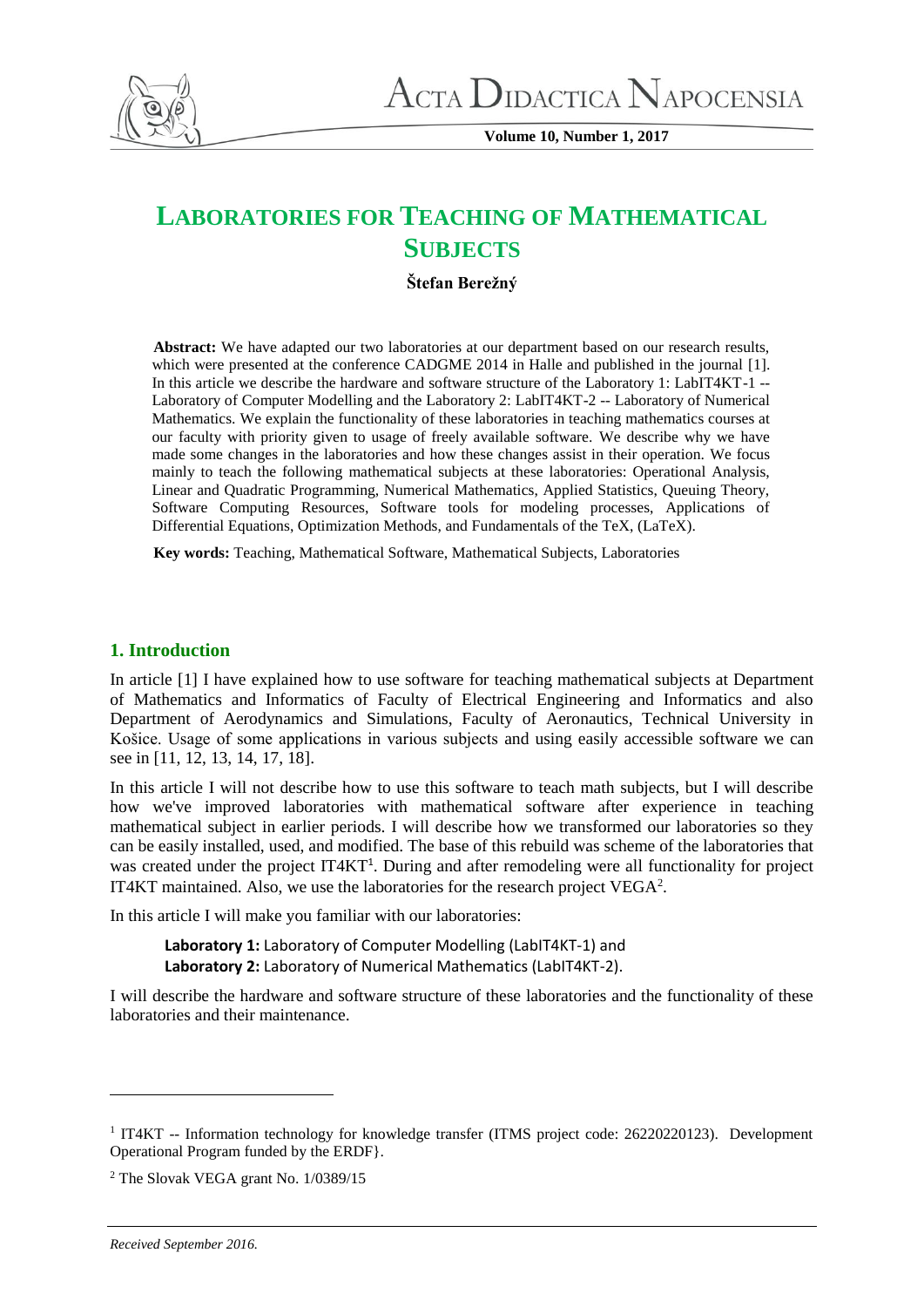# **2. Software Used in Mathematical Subjects at Technical University**

I present software that we used and still are using for teaching mathematical subjects at our faculty, and Faculty of Aeronautics, respectively. I will give the list of subjects in which the software is used.

# **2.1 Installed Software**

We established new PC laboratory with limited possibilities at our department in 2006. With the help of several projects, new laboratories were gradually formed with hardware which enables us to use variety of software. Nowadays, four laboratories at  $DMTI<sup>3</sup>$  and  $DAaS<sup>4</sup>$  are active with relatively modern computers with high speed graphic cards, processors and reasonable amount of memory (RAM).

The software installed on computers (as of 2015, revised in 2017):

- (a) Operating system CentOS 7,
- (b) LibreOffice (LO Calc),
- (c) WPS Office,
- (d) MATLAB 2016b + toolboxes,
- (e) GNU Octave,
- (f) Maxima (wxMaxima),
- (g) GeoGebra,
- (h) JabRef,
- (i) TeXStudio,
- (j) LaTeX -- TeX Live.

In two laboratories we are updating the infrastructure of computers for parallel computations (Parallel Computing Toolbox for MATLAB -- server MDCS) and also usage of graphic cards for mathematical computations and simulations.

In the beginning we had to decide, whether we will use Windows or Linux environment. Even we have started with Windows; gradually we have switched to fully Linux environment. This allowed us to simplify the process of maintenance of multiple classrooms with different types of computers, to remotely control the individual machines, and to connect all computers and use their combined computational power for parallel computations. The choice of Linux also removed threats of virus infections.

The project of Ján Buša available at the website Project KEGA: <http://people.tuke.sk/jan.busa/kega/> Project KEGA - 3/2158/04 - New teaching technologies. -- Usage of OPEN SOURCE software in teachings at universities, deals with usage of open source software at universities (see also [11, 12, 13, 14, 17, and 18]). Therefore we prefer as operating system Linux.

The operating system Windows and software MS Office can be installed on each PC individually using virtual environment (KVM).

 $\overline{a}$ 

<sup>3</sup> Department of Mathematics and Theoretical informatics, Faculty of Electrical Engineering and Informatics, Technical University in Košice

<sup>4</sup> Department of Aerodynamics and Simulations, Faculty of Aeronautics, Technical University in Košice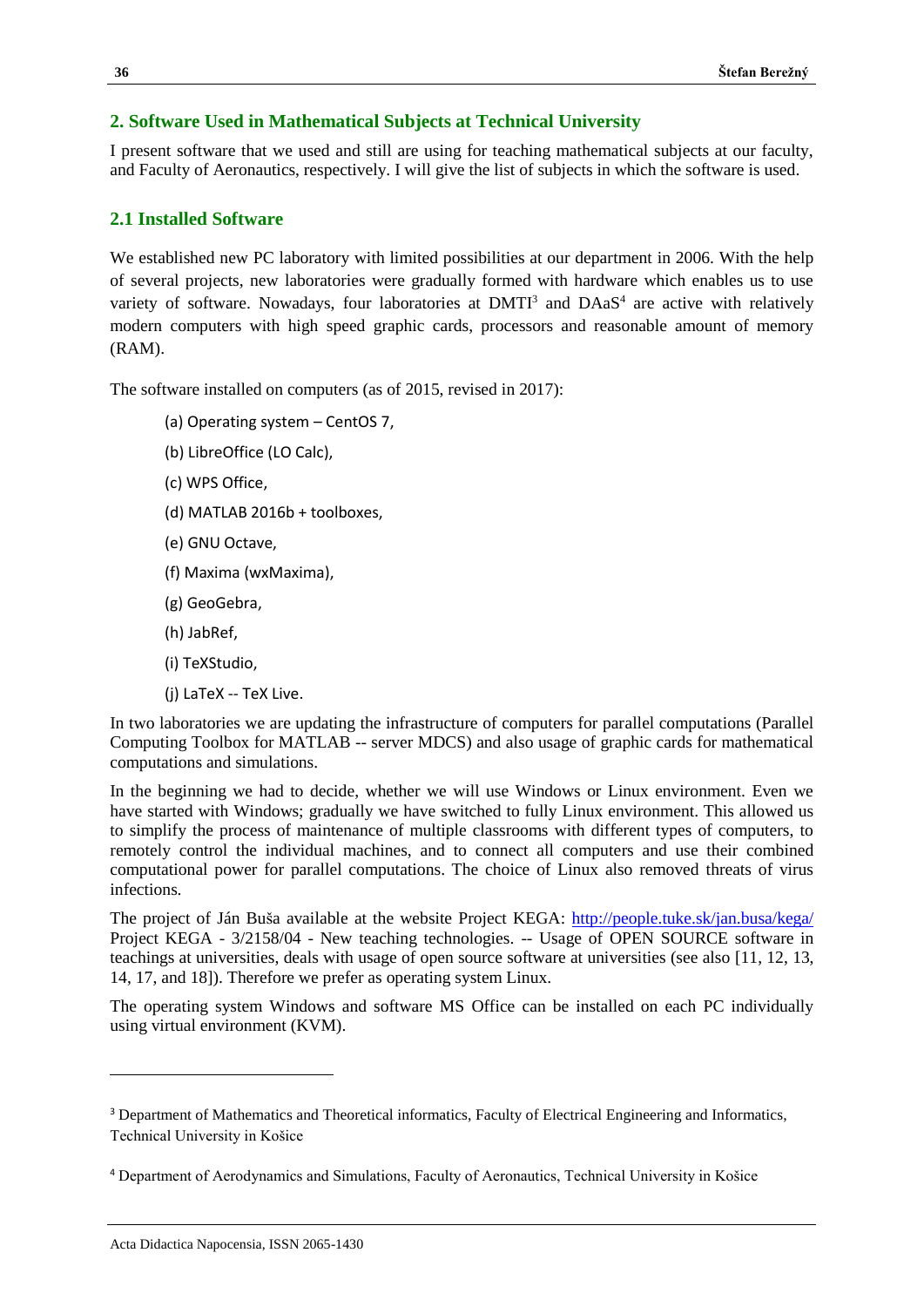# **2.2 Mathematical Subjects which Use Mathematical Software**

At the beginning we used computers only in subjects, such as Numerical Mathematics, Probability, and Mathematical Statistics. Limited number of students could attend these courses due to capacity of PC laboratories. Numerical Mathematics was taught in the second year (third semester) of bachelor study, and now it is in the fourth semester in the bachelor study. Students had already mastered basic knowledge in~programming in C and C++.

We have gradually expanded the use of the software to other mathematical subjects of Bachelor and Master studies at our faculty:

- (1) Numerical Mathematics, Probability, and Mathematical Statistics,
- (2) Operational Analysis,
- (3) Linear and Quadratic Programming,
- (4) Numerical Mathematics,
- (5) Applied Statistics,
- (6) Queuing Theory,
- (7) Applications of Differential Equations,
- (8) Optimization Methods,
- (9) Fundamentals of Typography (TeX, LaTeX).

We also use PC software in these subjects at Faculty of Aeronautics:

- (1) Applied Mathematics,
- (2) Numerical Mathematics,
- (3) Selected Chapters from Mathematics<sup>5</sup>.

At Faculty of Aeronautics the lectures and exercises of PC started at request of technical departments. Departments requested to use programs MATLAB and MS Excel for calculations.

We have created two special subjects at our department that facilitate the use of mathematical software in the above mentioned mathematical subjects since 2015:

- (1) Software Computing Resources,
- (2) Software Tools for Processes Modelling.

The first of them is taught at bachelor level of study and the second at the Master degree of study.

# **3. Laboratories**

l

In this chapter I will describe the gradual evolution and building of laboratories for our department. I will describe the problems that need to be resolved. I will present innovations and enhancements that simplify the use of existing laboratories.

<sup>5</sup> Selected Chapters from Mathematics is subject for PhD students. These subjects cover numerical mathematics, probability, mathematical statistics, and mathematical optimization.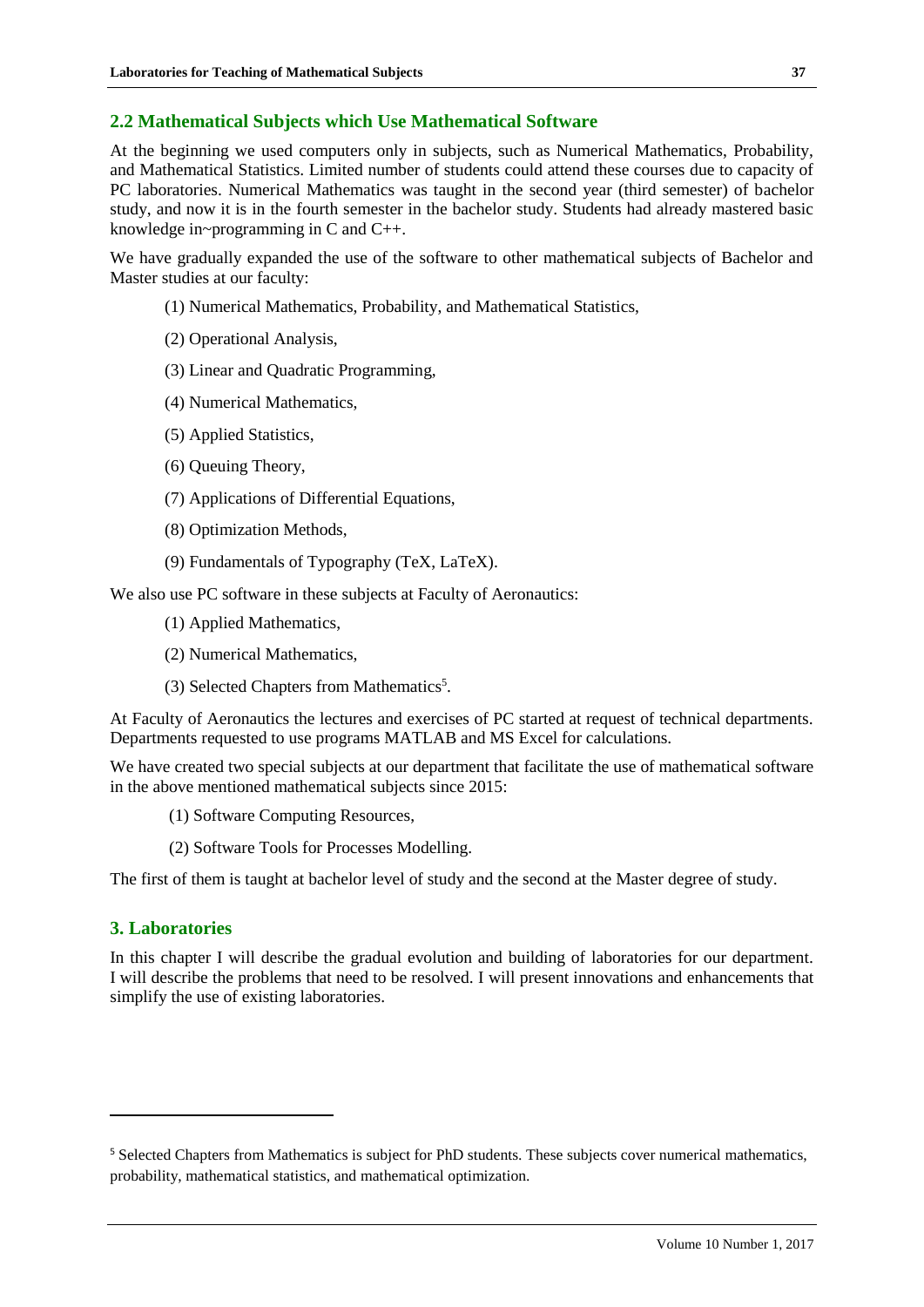# **3.1 The Previous State of Laboratory**

At the beginning (2006) we had only one numerical mathematics lab with twenty computers. It were a computers with weak hardware and CRT monitors, which covered a lot of desktop space. The software was installed for an individual on each PC from CDs (Windows XP, MS Office and MATLAB 2007). Such configuration caused many problems by computer maintenance and as well as by use of students.

The most frequent problems:

- (1) Long time of software installation. Complete preparations of the whole laboratory at the beginning of the semester have required at least a week. On each PC was installed Windows XP from a CD, then update the operating system was done via internet. After successful installation of Windows XP was installed MS Office. After its installation, it was necessary to repeat the updates via internet. The last was installed MATLAB 2007 with license validation maintained by the university license server. In the case that any installation failed, the process extended for more than one week.
- (2) Changes to the desktop of PC. Students often had different desktops on computer during the semester. Most often it was caused by other students on previous laboratory sessions when they changed desktop background, changed the location of icons on the desktop, or deleted them, or added them. Such changes on the desktop of PC, caused delays in the exercises, because the students had problems to run required programs.
- (3) Files access. Students often saved files in computer. These files were not available, if students were sitting at another PC during other exercises.
- (4) Missing choice of operating systems. Students complained that they have not the opportunity to work in a Linux based system. They asked, why is only available operating system was Windows XP.
- (5) Cleanliness of system. Before the exams teachers had to check each PC for that will give remove hidden files from students (as an illegal aids in the exam test). Such control lasted sometimes for hours, if controls were performed by single teacher.
- (6) Limited workspace. CRT monitors covered a large part of the table on which they were placed. The students had little space for taking notes.

This solution of laboratory was very inflexible and very time consuming to maintain. Also students felt discomfort when using the PCs installed in such laboratory.

The laboratory of numerical mathematics has been equipped with new HP computers with LCD monitors and 24 ports switch with 1 GB line into university network about a year and a half later. At that time my colleague Ján Buša jr. and I decided to modify numerical mathematics laboratory so that we can eliminate as many as possible problems we identified in the previous period.

The changes we have conducted:

- (1) We have canceled installation of individual computers. We installed a sample computer with all the software that we wanted to have. Then we created a computer disk image and saved it at the faculty server of the computer center. From this PC centre a PC disk image was loaded onto any PC in the laboratory. Thus we were able to almost simultaneously install a disk image on all twenty computers. After having image created, installation of all 20 computers simultaneously took less than 70 minutes. Thus was shortened preparation time of laboratory for the beginning of the semester to a maximum of three days.
- (2) We've added to PC Windows XP even Linux. At start up of PC, students could choose in a simple menu in which OS they want to work (Windows or Linux). Then selected operating system was loaded and students had available standard software for both OSes.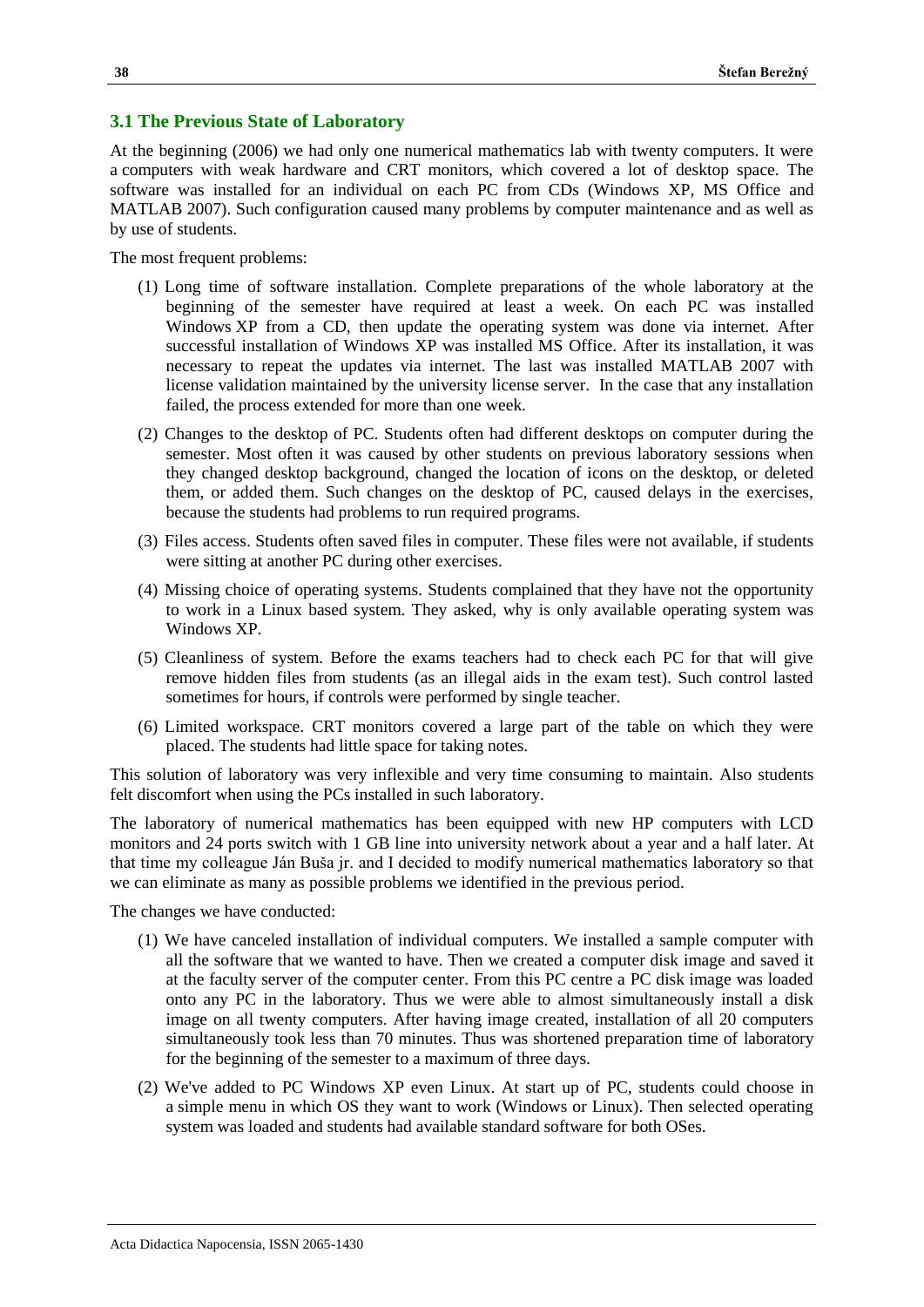- (3) We have installed MATLAB 2007, MS Office. We added GNU Octave, Maxima and LibreOffice. MS Office was not installed in Linux. Added software responded to the demands of students and our experience we have obtained and is described in article [1].
- (4) In Windows XP, we limited change of desktop background of PCs by the students and adding and deleting of the icons on the desktop.

Even despite these changes, we were unable to remove all the problems in numerical mathematics laboratory.

- (1) Installation time remained too long despite the fact that the laboratory was connected to 1GB internal university network and installation of computers went almost parallel. It required about 2-3 hours and then fine-tunes the software (for OS Windows and OS Linux) and installs updates for Windows and MS Office. This extended the installation to 1-3 days.
- (2) Inflexibility when you install the latest version of software, or their updates. Make changes in the sample image meant to perform a sample installation of PC, which was time consuming.
- (3) Files that students created and uploaded to the PC during exercises remained in the computers and were accessible to other students during the semester until they were cleared. This required the teacher to check before each exam in each computer of the laboratory for unwanted files and remove them. This action was again time consuming.

All these facts and experience were the basis in order to innovate existing laboratory and to ensure the teaching of mathematical subjects according to the experience described in the article [1], so that we have reduced the time needed for maintenance of laboratory and eliminate as many problems which we have identified in previous versions of numerical mathematics laboratory.

# **3.2 The Current State of Laboratories**

Laboratories in our department are placed in four rooms. Three of them are designed for teaching of the students and fourth room is a server room in which are installed servers, necessary for the proper work of our laboratories.

#### (1) **Laboratory of Computer Modelling:**

The laboratory consists of two rooms, and server room:

**Room 1:** 12 PCs, projector, 3 switches, rooter, 3 web-cams, interactive whiteboard

**Room 2:** 4 PCs and 1 main PC, projector,

#### (2) **Laboratory of Numerical Mathematics:**

The laboratory consists of one room, and server room:

**Room 3:** 20 PCs, projector, 1 switch, 3 web-cams, interactive whiteboard

(3) **Server room:**

3 servers, air-conditioning, UPS (this room is common to both laboratories).

# **3.3 Laboratory of Computer Modelling**

In this part I will describe the hardware and software in the individual rooms of laboratories and the subjects taught there.

# **Room 1:**

# **Hardware:**

**Personal computer:** Intel Core i7, 4GB RAM, 1TB HDD, **web-cameras**, **switches:** Cisco, 24 ports, **router:** Cisco, **data-projector**, **multimedia whiteboard**, and **electric projection screen**.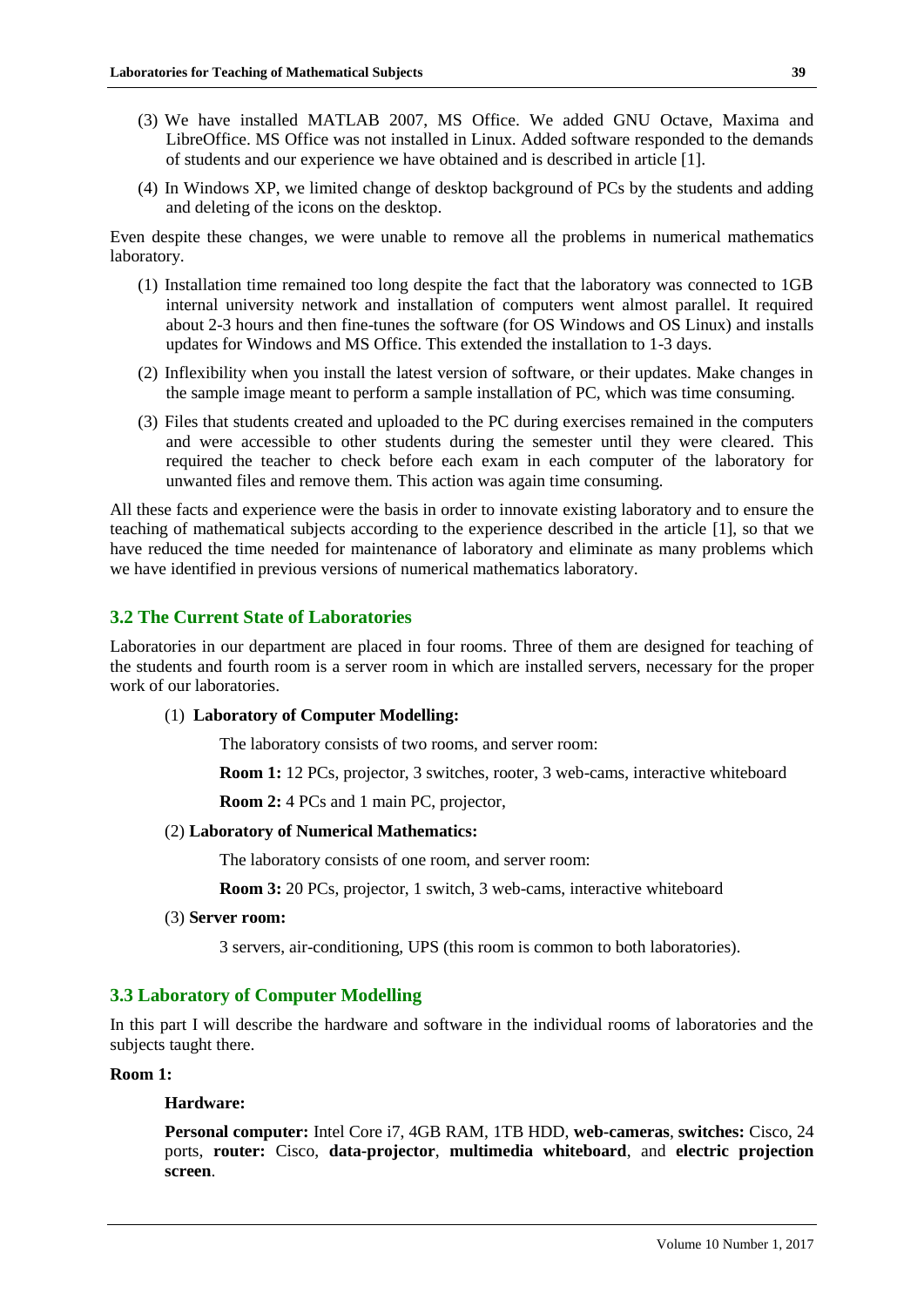#### **Software:**

Operating system -- CentOS 7, MATLAB 2016b, Statistics Toolbox, Optimization Toolbox, Parallel Computing Toolbox, Symbolic Math Toolbox, Partial Differential Equation Toolbox, Maxima (wxMaxima), GNU Octave, LibreOffice, WPS Office, LaTeX -- TeX Live, TeX Studio, JabRef, GeoGebra.

#### **Subjects:**

Laboratory designated for regular teaching schedule -- Operational Analysis (Linear optimization), Linear and Quadratic Programming, Applied Statistics, Fundamentals of Typography (TeX, LaTeX), Applications of Differential Equations, Queuing Theory, and Software Computing Tools.

#### **Room 2:**

#### **Hardware:**

**Personal computer:** Intel Core i7, 12GB RAM, 1TB HDD, graphics card NVIDIA GTX 660, **dataprojector**, and **electric projection screen**.

#### **Software:**

Operating system -- Windows 7 -- 64 bit (CentOS 7), MATLAB 2016b and toolboxes, GNU Octave, Maxima (wxMaxima), LibreOffice, WPS Office, MS Office, LaTeX -- TeX Live, TeX Studio, JabRef, software for programming in MS Windows (Delphi), C++, and software for creating and testing applications on graphics cards, special software for visually impaired students (only main PC).

# **Subjects:**

Laboratory designated for individual lessons -- Software Tools for Process Modelling, LaTeX, Computer Modelling, Modelling of Physical Processes, Optimization Methods, and students' theses.

#### **3.4 Laboratory of Numerical Mathematics**

#### **Hardware:**

**Personal computer:** Intel Pentium Dual Core, 2GB RAM, 160GB HDD, **web-cameras**, **switches:** Cisco, 48 ports, **projector**, **multimedia whiteboard**, and **electric projection screen**.

#### **Software:**

Operating system -- CentOS 7, MATLAB 2013b, Statistics Toolbox, Optimization Toolbox, Parallel Computing Toolbox, Symbolic Math Toolbox, Partial Differential Equation Toolbox, Maxima (wxMaxima), GNU Octave, LibreOffice, WPS Office, LaTeX -- TeX Live, TeX Studio, JabRef, GeoGebra.

## **Subjects:**

Laboratory designated for regular teaching schedule -- Numerical Mathematics, Operational Analysis, Linear and Quadratic Programming, Applied Statistics, Queuing Theory, Fundamentals of Typography (TeX, LaTeX).

## **3.5 Server Room**

In this part I will describe the hardware and software of the server room.

#### **Server 1 -- Cisco:**

## **Hardware:**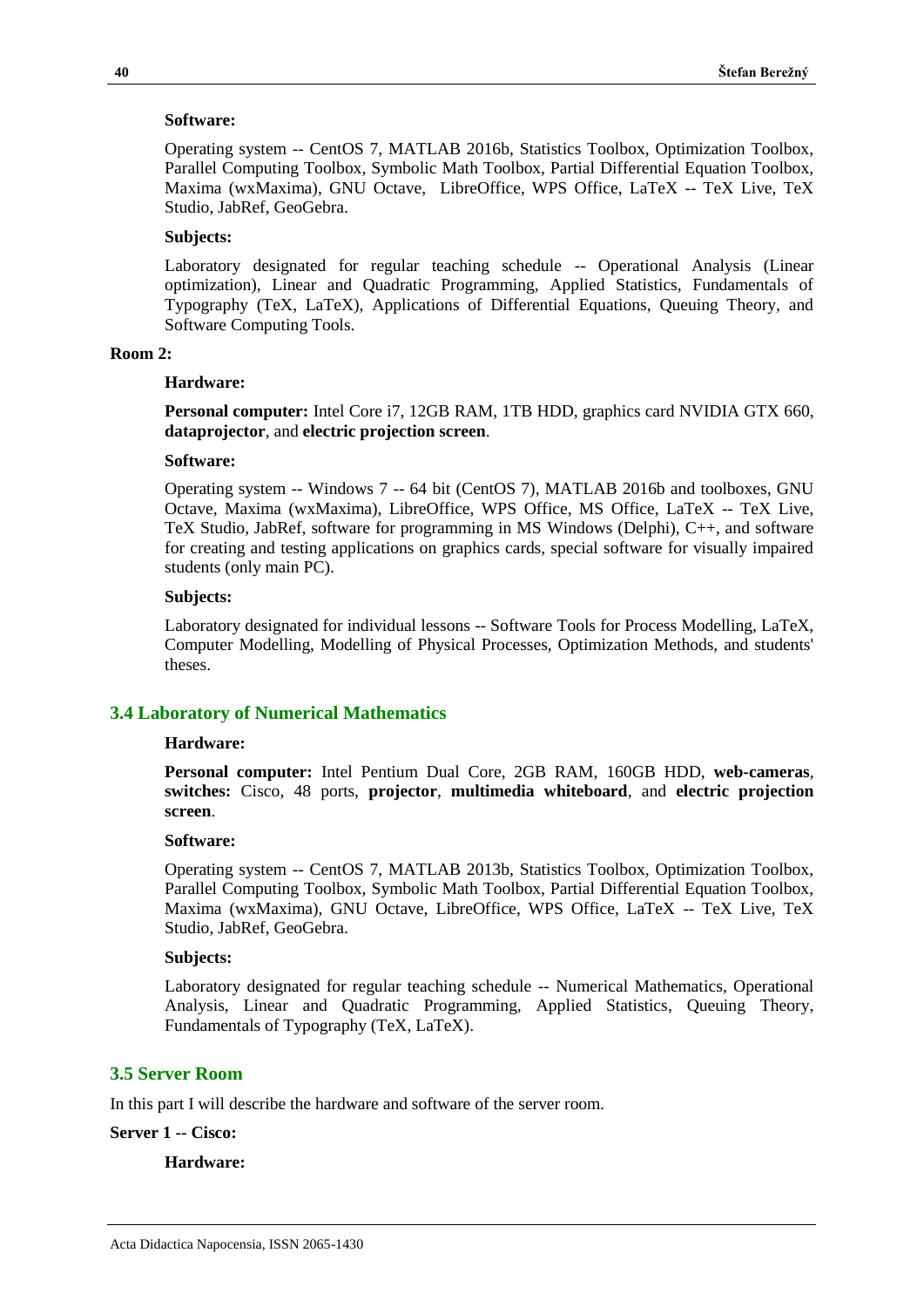2x Xeon E5-2640v2, 16GB RAM, 3x300GB SAS HDD (2x300GB RAID1, and 300GB scratch).

# **Software:**

Operating system -- CentOS 7, VirtualBox, KVM, software for web-cameras.

# **Provides:**

(1) IPA -- Identity Policy Audit (KVM),

(2) Virtual test machine (KVM),

(3) Common desktop,

(4) Installation files -- kickstart.

# **Server 2 -- Mathworks HeavyHorse:**

# **Hardware:**

2x Opteron 4386, 32GB RAM, 10.25TB HDD (2x4TB RAID1, and 2.25GB scratch).

# **Software:**

Operating system -- CentOS 7, MATLAB Distributed Computing Server, VirtualBox, KVM.

# **Provides:**

(1) MATLAB Distributed Computing Server,

(2) Parallel Computing Toolbox (MATLAB),

(3) SAGE -- (in preparation).

# **Server 3 -- HP ProLiant:**

**Hardware:** 1x Xeon E3-1220v2, 4GB RAM, 10TB HDD (2x5TB RAID1).

**Software**: Operating system -- CentOS 7.

# **Provides**:

(1) Archives data from IP cameras,

(2) Data archiving for system IPA,

(3) BackUp of installation files,

(4) BackUp of servers.

# **3.6 Diagram and Functionality of Laboratories**

The whole system in the laboratories is designed so that all computers in the labs can be reinstalled in the short time so that students at each exercise have the same operating system, software, and desktop in which they will work.

Kickstart text file is used for swift and consistent installation of all PC's in the labs. This file is located on the Server 1. Kickstart contains all the instructions needed to install the operating system CentOS 7 and all software that is used on the PCs, and rules to ensure uniform desktops on all computers, and all exercises throughout the whole semester. The software is updated automatically after each reinstall, except MATLAB.

Home directory of user student is removed at system startup and is replaced by unified home directory for user student. Whenever one turns on the PC every student has the same desktop and home directory.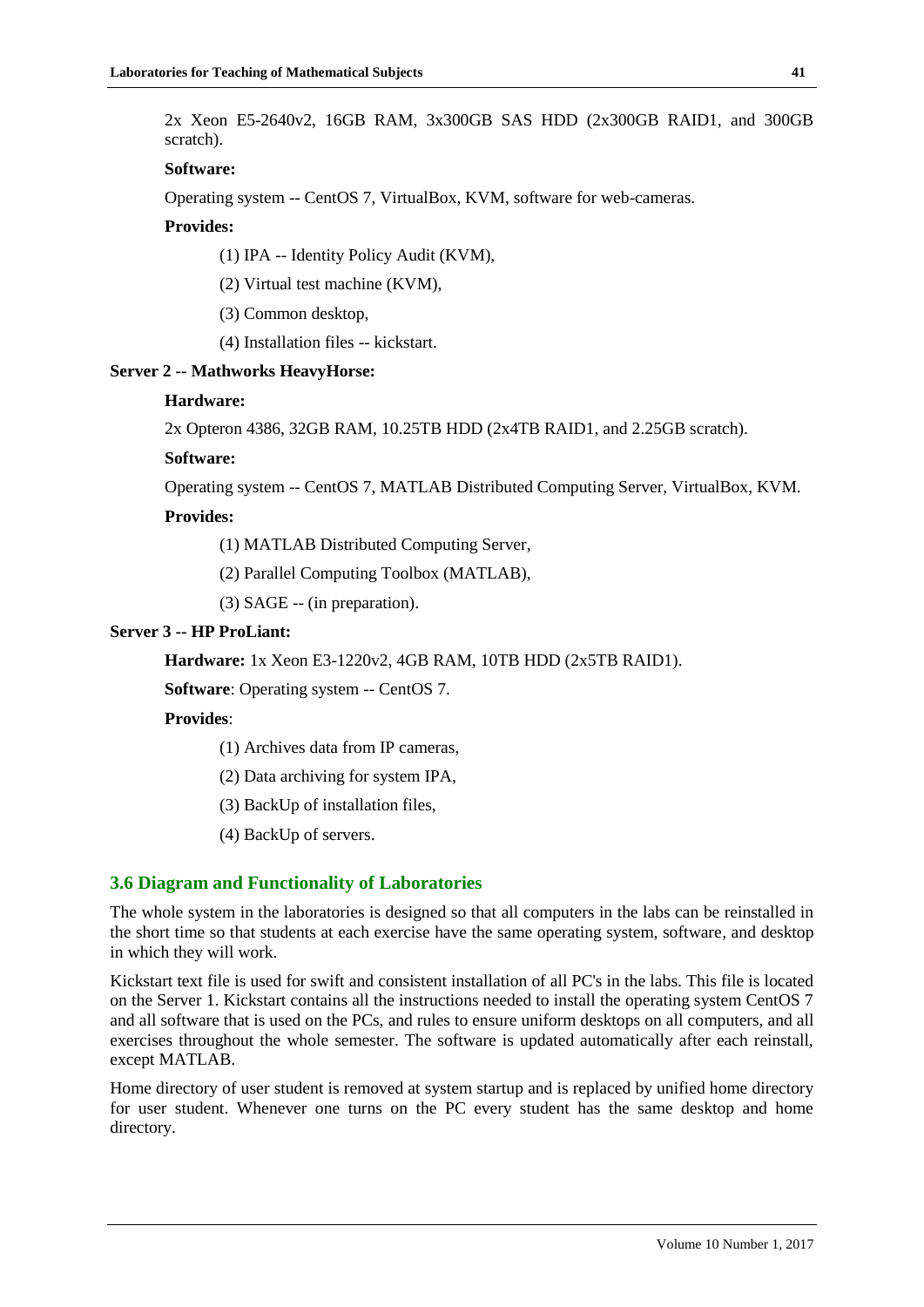If somebody needs to modify your desktop or home directory, he needs just to edit the configuration file saved on the Server 1 and after the restart of the PC the system will load new workspace and home directory.

In this way, we can place files necessary for concrete exercise on all desktops, and students can use them during the exercises. An example of this unified desktop is on Figures: Figure 1 and Figure 2.



**Figure 1.** *Unified desktop in the PC of the laboratory of Computer modelling*

|                     | $\mathfrak{R}$<br>婯 | 區                 | 膤<br>$\sqrt{x}$      | $T_{E}X$    |                         |
|---------------------|---------------------|-------------------|----------------------|-------------|-------------------------|
| $\frac{1}{2}$       | LO-Impress LO-Draw  | LO-Calc           | LO-Writer<br>LO-Math | TeXstudio   | ⋈                       |
| Terminál            |                     |                   |                      |             | WPS Writer              |
| -916                |                     |                   |                      |             | $\mathbf{S}$            |
| 88888<br>Kalkulačka |                     |                   |                      |             | WPS Spreadsheets        |
| 命                   |                     |                   |                      |             | Ξ                       |
| ement               |                     | o                 |                      |             | <b>WPS Presentation</b> |
|                     |                     |                   |                      |             |                         |
|                     | wxMaxima            | <b>GNU Octave</b> | Matlab 2013          | Matlab 2016 |                         |
|                     |                     |                   |                      |             |                         |

**Figure 2.** *Detail of unified desktop in the PC of the laboratory of Computer modelling*

The Server 1 includes installation of software Cobbler. This software sets the installation server. Cobbler also contains a text file kickstart that contains instructions for installing PC.

The network administrator of the university controls the assignment of IP addresses through centralized DHCP services and DNS servers. Administrator of the network allows certain IP addresses on our network (for example the computers in our lab) to be redirected (routed) to a Server 1 on program Cobbler. The Cobbler starts boot-enabled PC menu where you can choose the installation of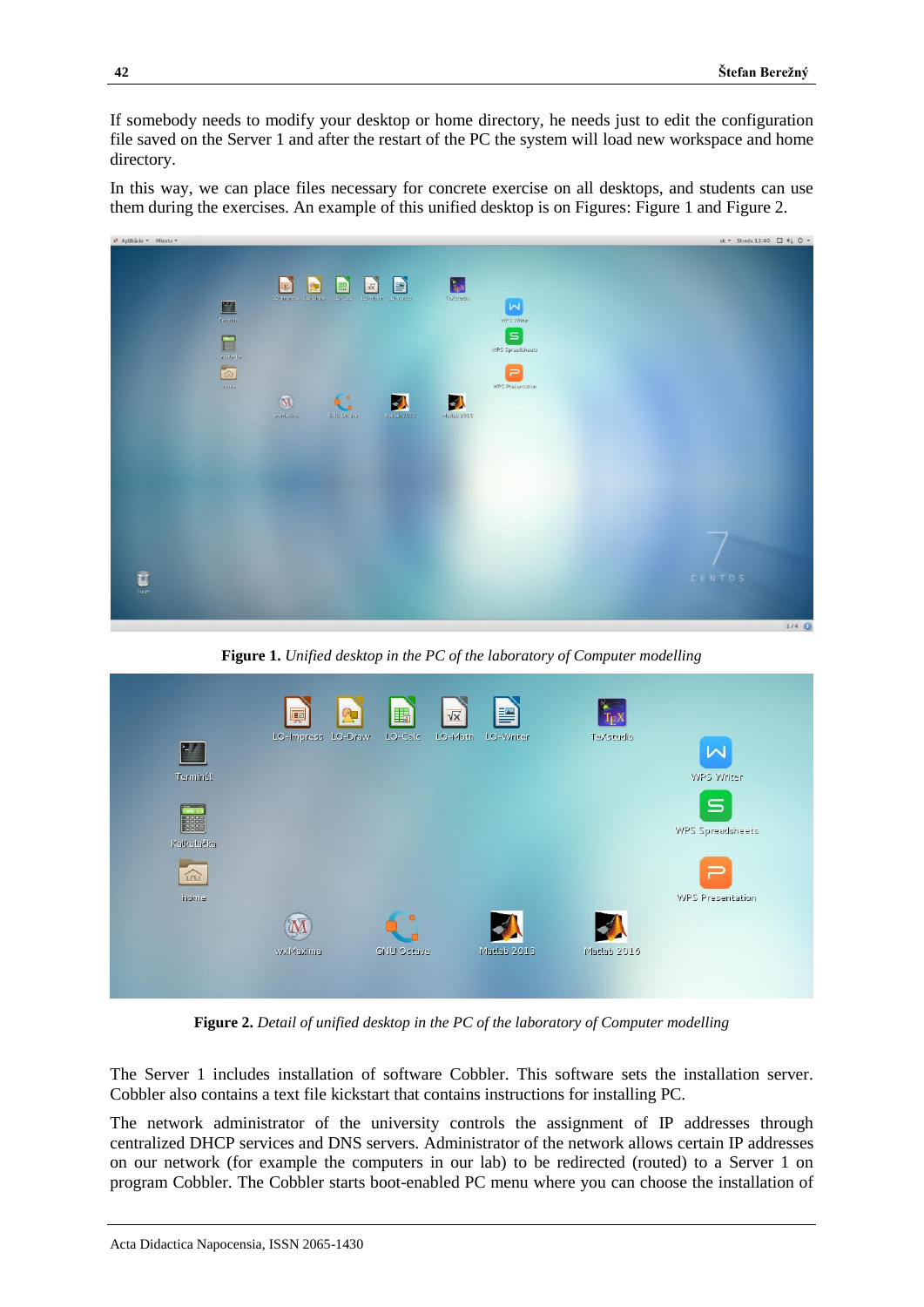PC from stored file kickstart. Otherwise the PC will boot from the hard drive where the operating system is installed. Server 1 includes installation of virtual machine (KVM) on which is installed and configured software IPA server, Free IPA, kerberos, and LDAP. The kerberos software verifies passwords. LDAP contains a database of users and information about them. Free IPA program simplifies usage and work with kerberos and LDAP. Free IPA has a web interface.

With this technology it is possible to assign access rights, restrictions, and control work on individual PCs. An exception is the restriction of internet access, which is managed by administrator of university network, because we were not allowed to use our own router inside of the university network.

Server 2 includes the installation of a virtual machine (KVM) on which is installed and configured software of camera system in the laboratory. With this software we can watch on-line footage from the cameras through the university network and automatically back up for security reasons 14-day records of these cameras to the Server 3.



Schematic diagram of the whole structure of laboratories one can see in the Figure 3.

**Figure 3.** *The Scheme of the Laboratories at DMTI*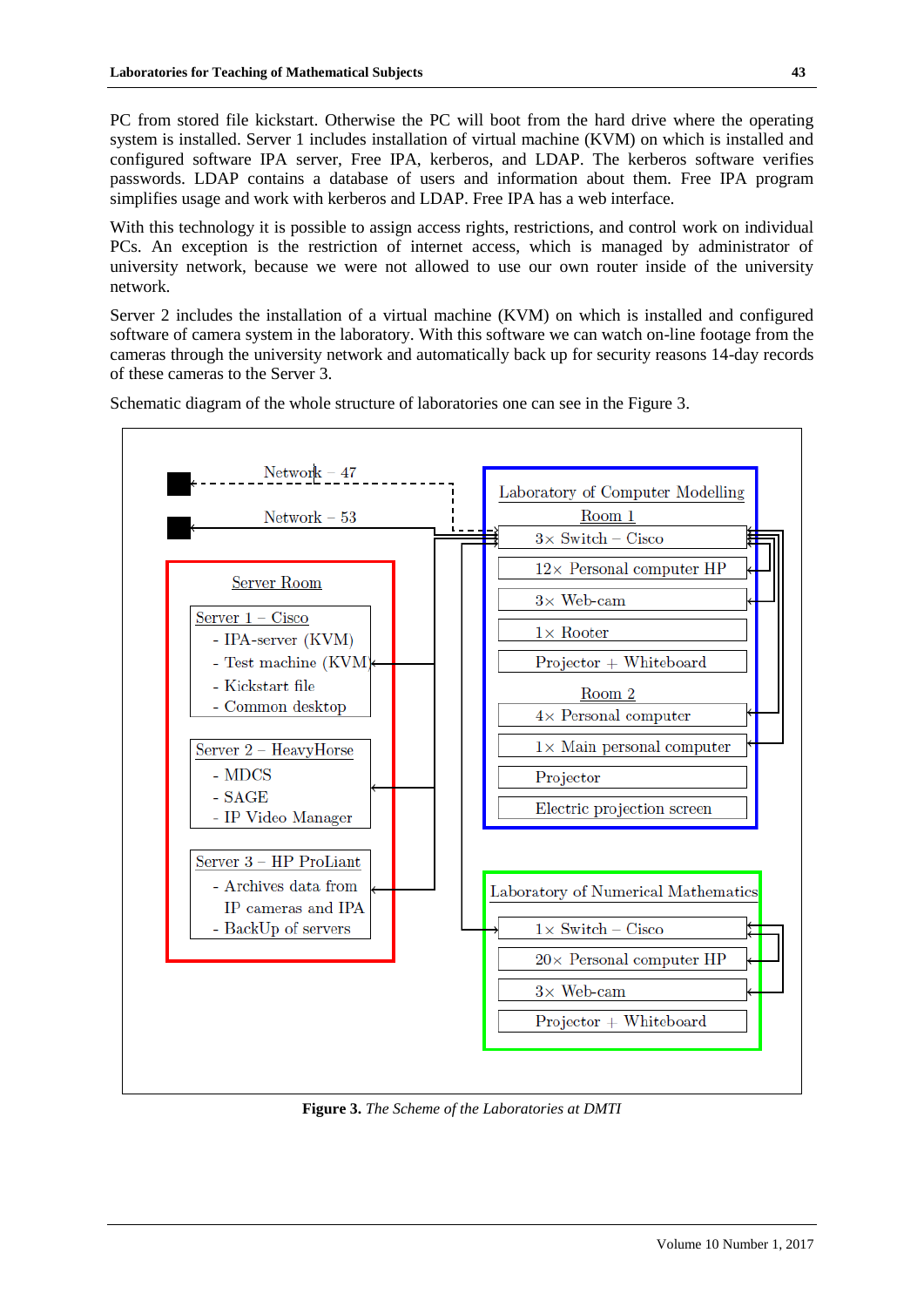Reinstallation of the Laboratory of Computer Modelling takes approximately 30 minutes. Reinstallation of the Laboratory of Numerical Mathematics takes approximately 70 minutes, since there are power weaker machines.

When installing computer, the system recognizes in which room the installation of computer is carried out and chooses the appropriate configuration (for example in the Laboratory of Numerical Mathematics instead MATLAB 2016b it installs version MATLAB 2013a, in order to cope with the weaker machine).

These values are very favorable to the administration and maintenance of software in the labs. Before, when we need manually installed PCs of the Laboratory of Numerical Mathematics for Windows XP, it took about two full working days and we could not control the stability of the user's environment.

I describe the benefits of each inovation and I explain how these changes have contributed to improving the maintenance of the laboratories and more comfortable usage these labs by the students:

(1) Significant time savings. Due to choice of operating system Linux and using the installation file kickstart for install computers in laboratories reducing significantly the installation time of computers in described labs.

Another operating system is installed only in a virtual machine (Windows 7, Windows 8, Windows 10, etc.). Even with all updates and software. If necessary, we create a copy of virtual machines and they are archived and we do not have to re-install them. These virtual machines are simply added to the installation file kickstart. All computers are installed in the laboratory in 30, 70 minutes, respectively with no need for further interventions and updates.

- (2) Centos7 operating system. Why I chose this operating system. I prefer Linux operating system before OS Windows, because the installation of whole PC will take place in less time and there is no need for any further installation and download of updates for the OS and MS Office. I chose OS Centos7 for its stability and it no need for many and frequent updates. In these laboratories we do not create software, but we use the existing mathematical software, and it is why I prefer stability before absolutely latest versions of the OS. This operating system did not cause any conflicts with hardware that is on our computers and even in servers.
- (3) The same structure of the desktops. Student has available on each seminar the same structure of the desktop in the described laboratories when student turn on computer and start the OS. This change was even appreciated by students and colleagues from the department who teach in these laboratories.
- (4) Storing files on computer. On each computer in the lab are two universal default accounts. One is administrator's account and the other is for students. Students can save files under that anonymous account (student) throughout its work on the computer until the PC is not turned off. If the computer is turned off and then turned on again, the computer again loads the default desktop and empties directories of the student account, i.e. all files stored under this account are deleted. This functionality ensures that before the exam teachers need not to check all computers to see if there accidentally students left some files. This is another time saved for teacher and administrator of laboratories.
- (5) Storing files on server. Students can save files to the server (Heavy Horse) if they want to use them for other exercises during the semester. This enables IPA server to assign an account that they can log on any computer in the laboratories of the department. The administrator can limit student access to the PC with respect to the room where the computer is located, it may be determined exact PC to which the student has to log, respectively. Also it may limit the size of storage space.
- (6) Promote teamwork. IPA server assigns the Student Account. Student can by this account also join the application GitLab. It enables communication, administration, and management of the joint project of students or students with the support of the teacher.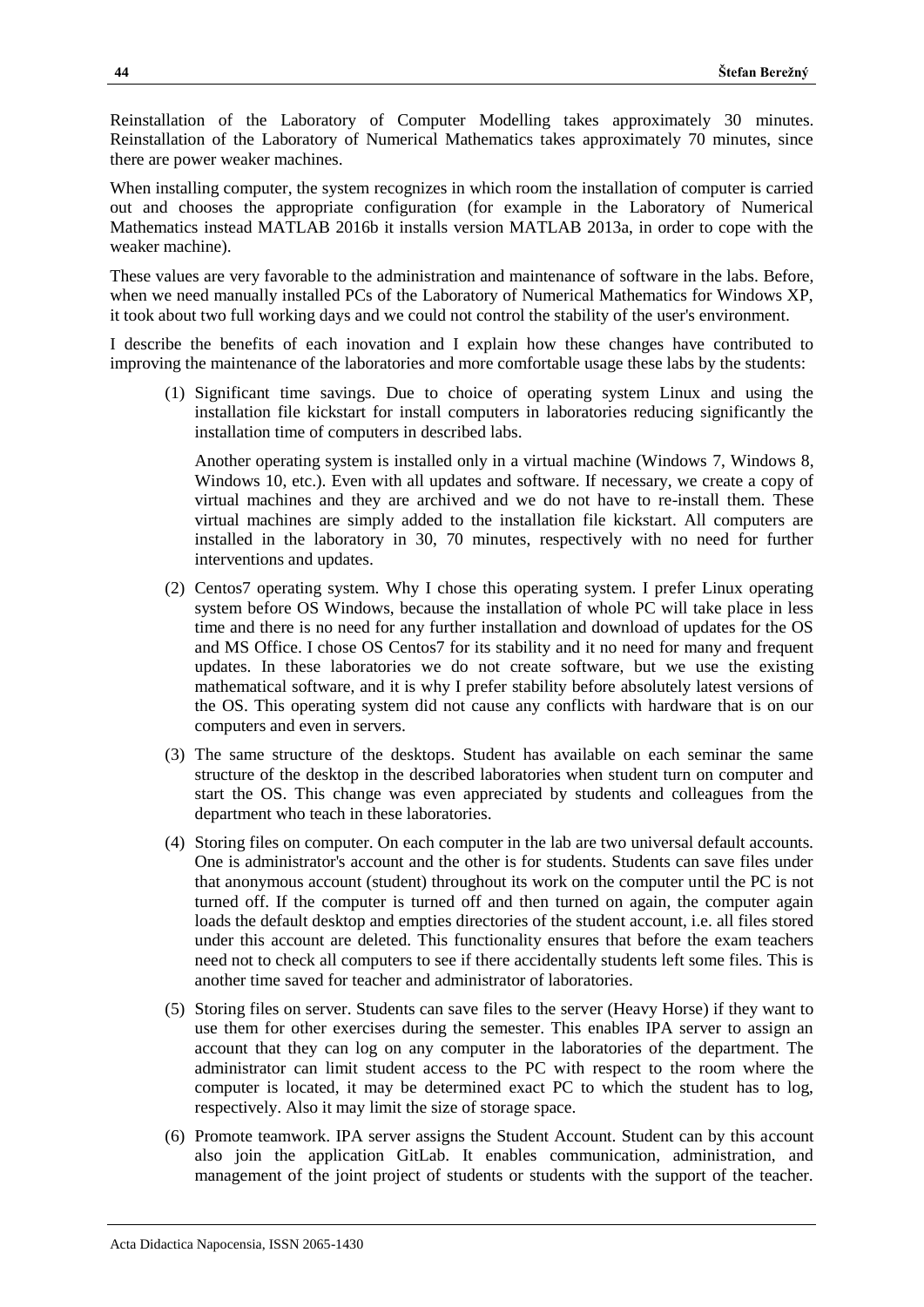Teacher has an overview of the status of projects and students are not restricted only to working in a laboratory.

# **3. Conclusion**

We created PC laboratories with numerous installed programs for teaching subjects at Department of Mathematics and Informatics of FEEI TUKE. The students are able to decide which software they use for solving math problems. This type of software should improve the students results but only if they are familiar with it and are able to use it effectively. For this purpose two new subjects were introduced: Software Computing Resources and Software Tools for Processes Modeling. Students have the same computing environment for all exercises throughout the whole semester with a minimum of effort for the maintenance of all machines.

This system allows teachers to centrally prepare and distribute educational tasks to the computers in the selected lab, or to the selected computers.

In the future we would like to expand the available software and introduce new high speed servers and computers. We would like to prepare new studying concepts which will partially include software usage in teaching some of the subjects. At the same time we are preparing the project about students experience and opinions with software usage in solving some of the problems (electronic checklists).

We applied GeoGebra program for linear and integer programming in the subjects of Operational Analysis and Linear and Quadratic Programming. We are planning to publish the results of this change in the future. Currently, we use for example the literature [2, 3, 4, 5, 6, 7, 9, 10] that we plan to modify, so that an even greater number of subjects can be supported by our mathematical software.

# **References**

- [1] Berežný Štefan: *What Software to use in the Teaching of the Mathematical Subjects?*, In: Acta Didactica Napocensia. Vol. 8, no. 1 (2015), p. 75-85. - ISSN 2065-1430.
- [2] Berežný Štefan -- Kravecová Daniela: *Lineárne programovanie*, Košice, FEI TU (2012) 108 p. ISBN 978-80-553-0910-1.
- [3] Berežný Štefan -- Hajduová Zuzana -- Kravecová Daniela: *Úvod do lineárneho programovania*, Sosnowiec, Poland : Humanitas University Sosnowiec (2013) - 125 p. ISBN 978-83-61991-74- 8.
- [4] Berežný Štefan: *Mathematics 1*, Košice, TUKE (2014) 284 p. ISBN 978-80-553-1789-2 (Screen version).
- [5] Berežný Štefan: *Mathematics 1*, Košice, TUKE (2014) 170 p. ISBN 978-80-553-1788-5 (Print version).
- [6] Berežný Štefan -- Kravecová Daniela: *Mathematics 3*, Košice, TUKE (2014) 210 p. ISBN 978- 80-553-1791-5 (Screen version).
- [7] Berežný Štefan -- Kravecová Daniela: *Mathematics 3*, Košice, TUKE (2014) 119 p. ISBN 978- 80-553-1790-8 (Print version).
- [8] Budajová Kristína Glaser-Opitz Henrich: *Súbor riešených príkladov z numerickej matematiky s využitím aplikácie MATH*, Technical University in Košice (2014) ISBN: 978-80-553-1727-4.
- [9] Berežný Štefan -- Myšková Helena: *Applied Statistics*, 1. vydanie, Košice, FEI TUKE (2015) 150 p. ISBN 978-80-553-2135-6.
- [10] Berežný Štefan -- Staš Michal: *Lineárne a kvadratické programovanie*, vysokoškolská učebnica, 1. vydanie, Košice, FEI TUKE, (2016) - 128 p. ISBN 978-80-553-2625-2.
- [11] Buša Ján: *Maxima*, FEI TU, Košice (2006) ISBN: 80-8073-641-3.
- [12] Buša Ján: *Octave*, FEI TU, Košice (2006) ISBN: 80-8073-596-4.